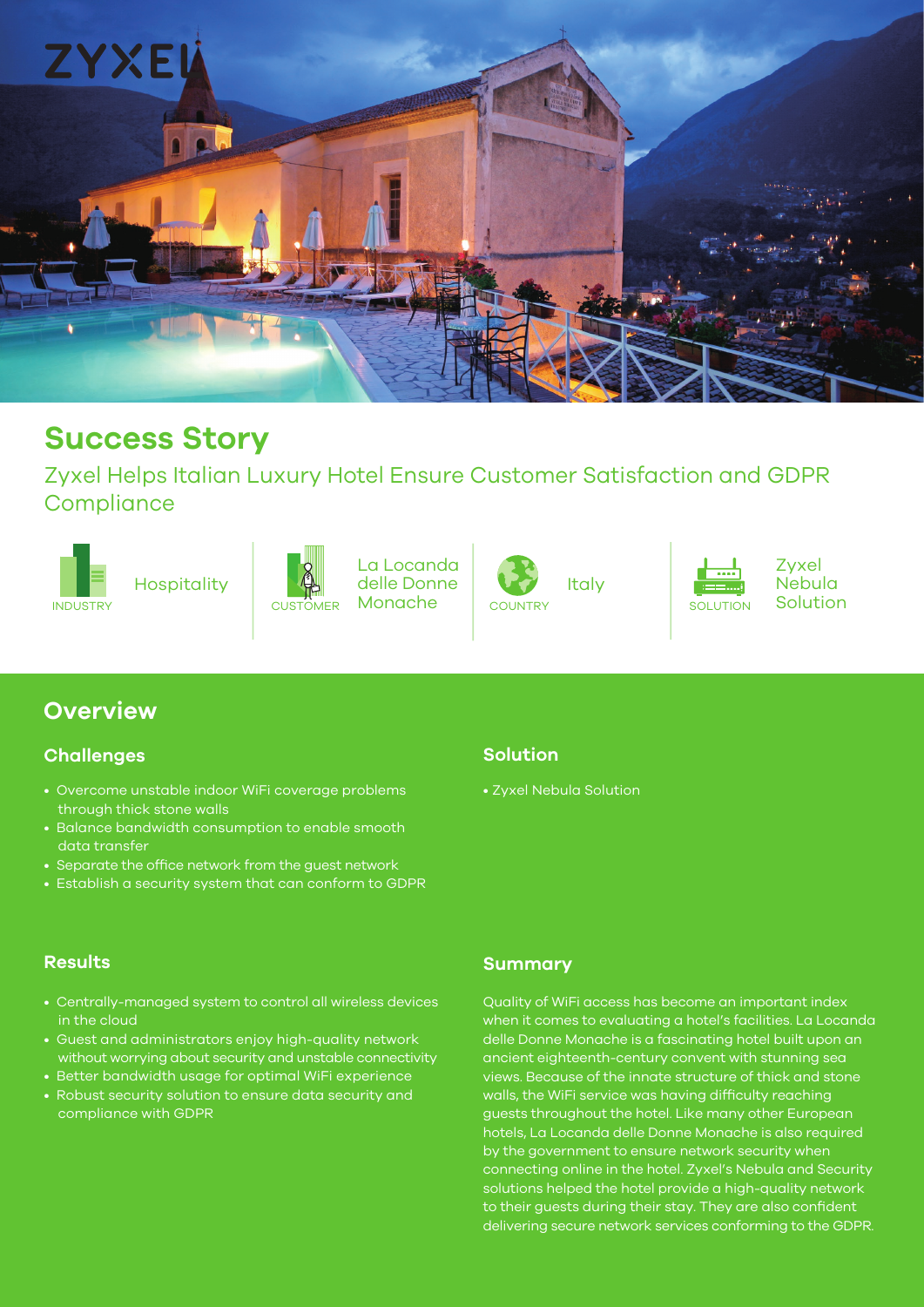# **ZYXEL**

# **Background**

La Locanda delle Donne Monache is a 4-star luxury hotel built upon an ancient eighteenth-century convent. The hotel is an ideal place for travelers who wish to spend their holidays relaxing and exploring the local treasures of the Lucania region. The fascinating hotel preserves its style, shapes and materials with accurate and faithful

restoration of the original architectural features. Situated in the center of Maratea and a stone's throw from the sea and the mountains, travelers can explore local gourmet, natural beauty and cultural heritages, or just enjoy stunning sea views from the hotel during their stay.

# **Challenges**

WiFi is becoming ubiquitous everywhere. Using the internet to research travel guides or share photos and videos during travel have become an essential part of the vacation experience.

The hotel wanted to overcome the limits imposed by the architectural structure, such as stone walls and thick walls to offer its guests adequate Wi-Fi coverage. With the increasing demand for WiFi connectivity for mobile

# **Solutions and Benefits**

The hotel was looking for a trustworthy brand with strong local presence and rich experience in the networking industry. They contacted Zyxel to help them solve the problems. For this project, they chose the Nebula Cloud Networking Management solution, which offers a simple, intuitive and scalable network management to the hotel. The Nebula solution consists of **Nebula Control Center (NCC), NAP303 802.11ac Dual-Radio Smart Antenna 3x3 Nebula Cloud Managed Access Points, and NSW100-28 24-port GbE Nebula Cloud Managed Switches.** Thanks to the intuitive Nebula Control Center interface, the hotel administrators can quickly monitor and control all the Nebula APs under one panel. Zyxel's NAP303 access points are designed with innovative Smart Antenna technology, delivering great capacity and coverage. The advanced antenna design adapts to different scenarios and handles a variety of difficult installations, delivering high performance even in high-density environments.

The NCC interface provides site-level configuration and monitoring of the NSW100-28P switches, and allows multiple switches to be configured online simultaneously. The Nebula switches offer many advantages, such as simplified configuration, simple management, site-level visibility and real-time control for the devices distributed in the branch offices. The switches support advanced settings like user-friendly ACL, VLAN-based QoS and PoE scheduling. Those features significantly improved network management efficiency.

devices from guests, it's essential to balance bandwidth consumption to avoid network congestion. They found it important to balance bandwidth consumption to enable smooth internet connection throughout the hotel. Additionally, they required a security solution that could separate the office network from the guest network, and help them to conform to the General Data Protection Regulation (GDPR).

For the hotels in Europe, data protection is both mandatory and necessary. The hospitality industry is one of the most vulnerable targets for hackers because hotels possess and process valuable personal information. They are vulnerable to cyber threats if they don't have complete cybersecurity measures. The Zyxel's next generation firewall **USG110 Unified Security Gateway** was adopted because of its exceptional UTM services such as Application Intelligence, Content Filtering, Anti-Virus, Anti-Spam and IDP. USG110 protected the hotel's network, personal data and critical resources from internal and external threats. It ensures secure connectivity for guests, hotel management and staff. Additionally, it helped the hotel to meet the requirements outlined in the General Data Protection Regulation (GDPR).

The USG110, designed for hospitality, has made it possible to improve the entire network infrastructure for the benefit of guests, businesses, staff and IT administrators.

After deploying Zyxel's solution, the hotel management felt peace of mind with this new easy-to-manage, fast and secure network infrastructure. They improved Wi-Fi coverage so their guests could have stable and seamless internet service everywhere. They were pleased with their customers' satisfaction with the high-performance network connection and comforming to the GDPR imposed by the government.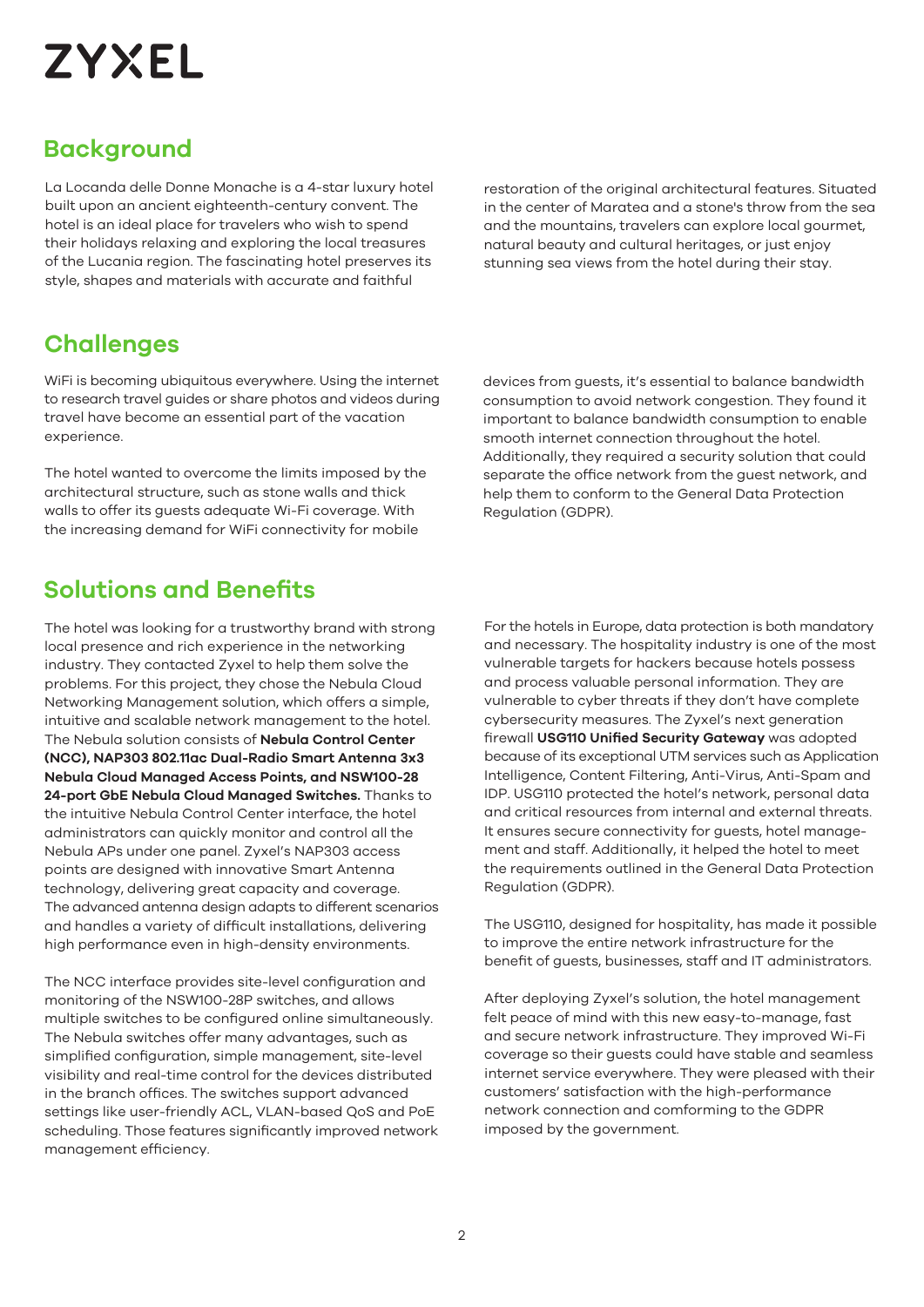

# **Products Used**

#### **NAP303 • 802.11ac Dual-Radio Smart Antenna 3x3 Nebula Cloud Managed Access Point**



- Cloud-managed, dual-radio, 3x3 MIMO, 802.11ac
- Supports combined data rates of up to 1.75 Gbps
- Smart antenna provides breakthrough performance
- Self-configuration and zero-touch deployment
- Enterprise-class security and RF optimization
- Dynamic channel selection, load balancing, and smart client steering

#### **NSW100-28P • 24-port GbE Nebula Cloud Managed PoE Switch**



- 24-port Layer-2 Gigabit access switching
- Optimized for quality voice and video traffic with high 375-watt power budget PoE technology
- User-friendly ACL and VLAN configuration
- Intelligent PoE technology and network topology
- Supports Port Mirroring for network traffic monitoring
- Supports DHCP white list and IGMP snooping
- RADIUS, static MAC forwarding and 802.1X authentication

#### **Nebula Control Center (NCC)**



- Responsive web design and intuitive user interface
- Multi-tenant, multi-site view
- First time setup wizard
- Role-based administration privileges
- Real-time and historical monitoring/reporting
- Rich site-wide management tools
- Powerful organization-wide management tools
- Configuration changing alerts
- Misconfigure protection against disconnecting NCC
- Configure login auditing